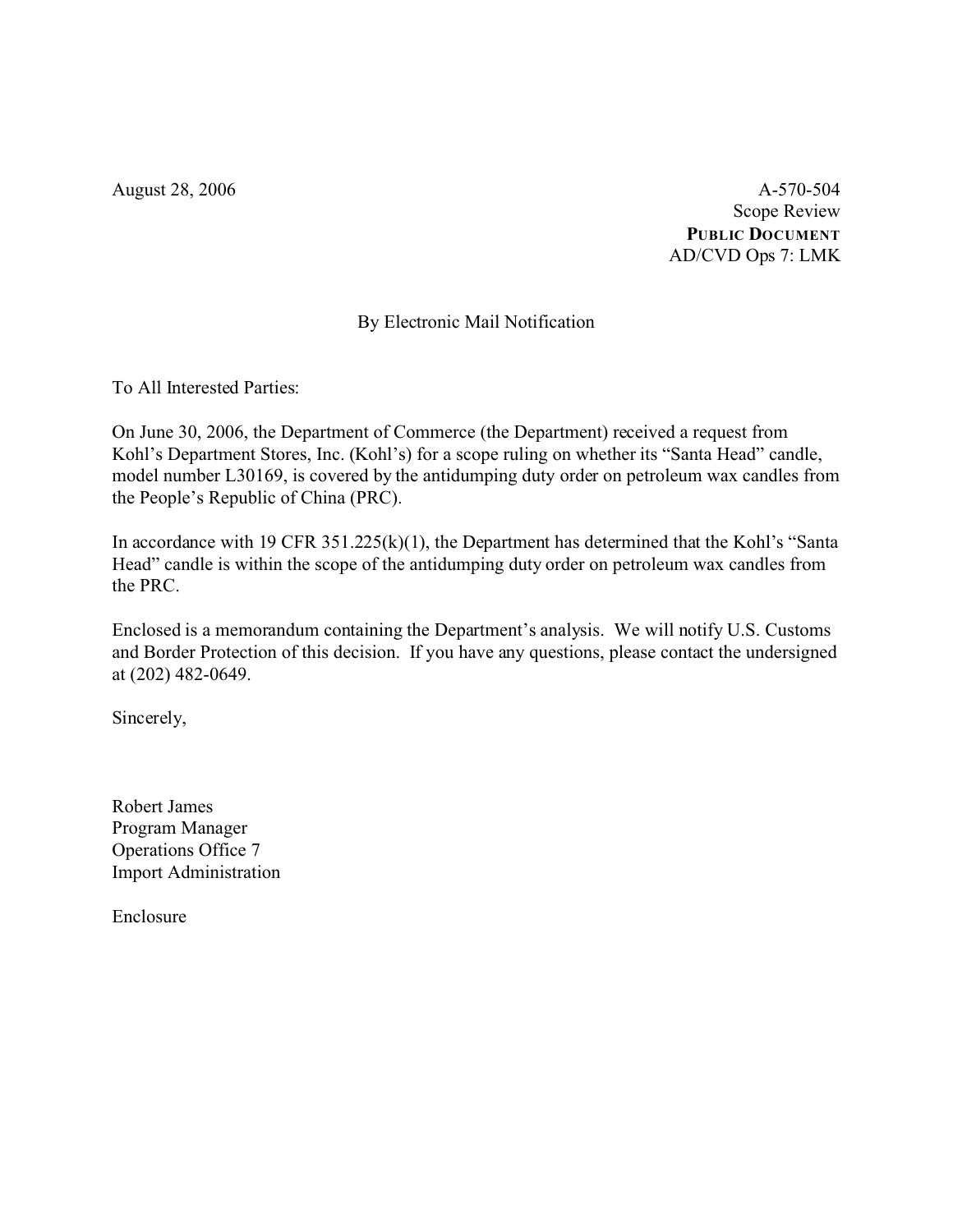A-570-504 Scope Review **PUBLIC DOCUMENT** AD-CVD Ops 7: LMK

| <b>MEMORANDUM FOR:</b> | <b>Stephen Claeys</b><br>Deputy Assistant Secretary<br>for Import Administration                                                                          |
|------------------------|-----------------------------------------------------------------------------------------------------------------------------------------------------------|
| FROM:                  | Richard Weible<br>Office Director<br>AD/CVD Operations, Office VII                                                                                        |
| <b>SUBJECT:</b>        | Final Scope Ruling: Antidumping Duty Order on Petroleum Wax<br>Candles From the People's Republic of China (A-570-504);<br>Kohl's Department Stores, Inc. |

#### **Summary**

On June 30, 2006,<sup>1</sup> the Department of Commerce (the Department) received a request from Kohl's Department Stores, Inc. (Kohl's) for a scope ruling to determine whether its "Santa Head" candle, item number L30169, is included within the scope of the antidumping duty order on petroleum wax candles from the People's Republic of China (PRC). *See Antidumping Duty Order: Petroleum Wax Candles from the People's Republic of China*, 51 FR 30686 (August 28, 1986) (*Order*). In accordance with 19 CFR 351.225(k)(1), the Department finds Kohl's "Santa Head" candle is within the scope of the *Order*. 2

<sup>&</sup>lt;sup>1</sup> Kohl's request is dated June 26, 2006. However, it was received and date stamped by the Department's Central Records Unit on June 30<sup>th</sup>. *See* 19 CFR 351.103(a) ("no document will be considered as having been received by the Secretary unless it is submitted to the Import Administration Dockets Center in Room 1870 and stamped with the date and time of receipt.").

 $2$  The Department has developed an internet website that allows interested parties to access prior scope determinations regarding the *Order*. This website lists all scope determinations from 1991 to the present. It can be accessed at [http://ia.ita.doc.gov/download/candles-prc-scope/index.html,](http://ia.ita.doc.gov/download/candles-prc-scope/,) and will be updated periodically to include newly issued scope determinations.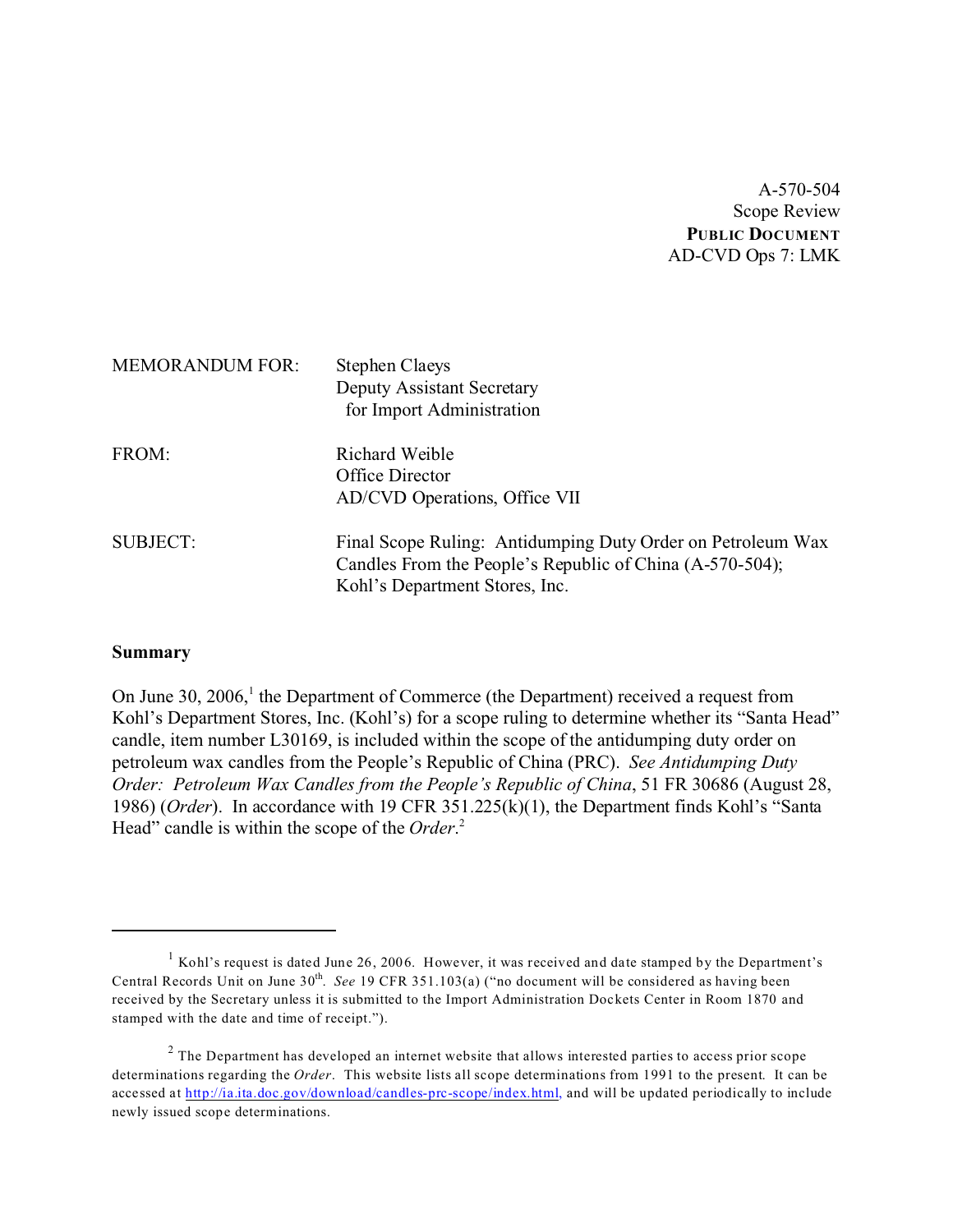#### **Kohl's Scope Request**

Kohl's offers two grounds for excluding its "Santa Head" candle from the *Order.* First, Kohl's argues that pursuant to 19 CFR 351.225(k)(1) and the exception for novelty candles described in a September 21, 1987 Customs Information Exchange instruction sent to the U.S. Customs Service (Customs Notice),<sup>3</sup> its "Santa Head" candle is not included within the scope of the Order because it is a Christmas novelty candle. Kohl's further argues the "Santa Head" candle is shaped in the form of an identifiable object, another basis for excluding a candle under the "novelty candle" exception. Kohl's provided a sample of the candle for the Department's review.

Kohl's describes the "Santa Head" candle, designated item number L30169, as being made of 100 percent paraffin wax,<sup>4</sup> and measuring  $4\frac{1}{2}$  inches in height, 7 inches in diameter at its bottom, and 5½ inches in diameter at its top. According to Kohl's, "[t]he candle is sculpted and painted to look like Santa's face, with beard and hair and the rim of his hat at the top." Kohl's claims the top of the candle represents the rim of a hat, adorned with holly leaves and berries. The requestor notes the top of the candle is recessed 1½ inches, and includes three wicks across the top. According to Kohl's, this candle is classified under *Harmonized Tariff Schedule of the United States* item number 3406.00.0000 (the HTS item number for both subject and non-subject candles). *See* Kohl's Request.

Kohl's cites the Customs Notice which describes various exceptions for holiday and novelty candles (*see* "Legal Framework," below). Kohl's argues that consistent with the Customs Notice, the "Santa Head" candle "possesses characteristics that are uniquely associated with the Christmas holiday." Kohl's further argues the candle will be advertised and sold only during the Christmas season. Kohl's also argues the "Santa Head" candle "is in the shape of an identifiable object and is an image traditionally associated with the Christmas holiday." *See* Kohl's Request. For these reasons, Kohl's concludes, the candle is outside the scope of the *Order.*

Petitioner, the National Candle Association, did not comment on this scope request.

 $3$  In the Customs Information Exchange referenced by Kohl's, the Department described a narrowly limited exception to the scope of the order for so-called "novelty candles," including figurine candles, candles shaped in the form of identifiable objects, and candles specifically designed for and used only in connection with the holiday season. *See* Customs Information Exchange, CIE N212/85, dated September 21, 1987 (Customs Notice). We note the Customs Notice contains the same language concerning the novelty candle exception as an earlier communication between the Department and counsel for a candle importer. *See* Letter from the Director, Office of Compliance, to the law firm of Burditt, Bowles & Radzius, Ltd., July 13, 1987.

<sup>4</sup> Paraffin wax is produced from distillates of crude petroleum. *See* Memorandum to the File, "Petroleum Wax Candles from the People's Republic of China (A-570-504); Paraffin Wax," dated August 18, 2006. *See also*, Memorandum to the File, "Shell Wax Terms," dated January 11, 2005, which defines various types of petroleum waxes for the "Final Scope Determination of the Antidumping Duty Order: Pei Eichel" (February 8, 2005); *and* "Final Affirmative Scope Ruling - Antidumping Duty Order on Petroleum Wax Candles from the People's Republic of China (A-570-504); Polardreams International, Inc." (May 6, 1998).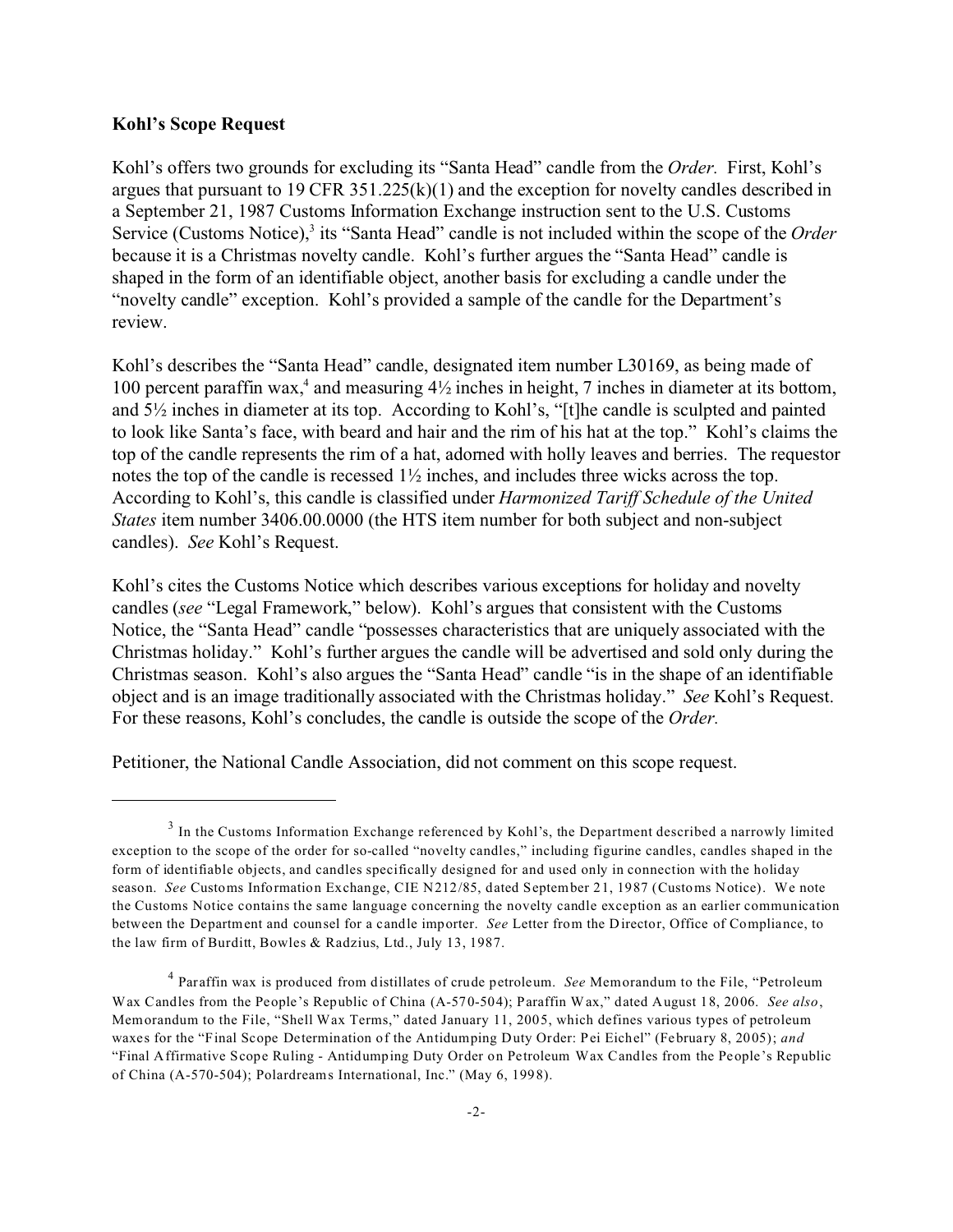## **Legal Framework**

The regulations governing the Department's antidumping scope determinations are found at 19 CFR 351.225. On matters concerning the scope of an antidumping duty order, the Department first examines the descriptions of the merchandise contained in the petition, the initial investigation, and the determinations of the Secretary (including prior scope determinations) and the U.S. International Trade Commission (the Commission). This determination may take place with or without a formal inquiry. If the Department determines these descriptions are dispositive of the matter, the Department will issue a final scope ruling as to whether or not the merchandise is covered by the order. *See* 19 CFR 351.225(k)(1).

Conversely, where the descriptions of the merchandise are *not* dispositive, the Department will consider the five additional factors set forth at 19 CFR 351.225(k)(2). These criteria are: (1) the physical characteristics of the merchandise; (2) the expectations of the ultimate purchasers; (3) the ultimate use of the product; (4) the channels of trade in which the product is sold; and (5) the manner in which the product is advertised and displayed. The determination as to which analytical framework is most appropriate in any given scope inquiry is made on a case-by-case basis after consideration of all evidence before the Department.

In the instant case, the Department has evaluated Kohl's request in accordance with 19 CFR  $351.225(k)(1)$  and finds the descriptions of the products contained in the petition, the initial investigation, and the determinations of the Secretary (including prior scope determinations) and the Commission are dispositive with respect to Kohl's "Santa Head" candle. Therefore, for this candle the Department finds it unnecessary to consider the additional factors set forth at 19 CFR  $351.225(k)(2)$ .

Documents and parts thereof from the underlying investigation that the Department deemed relevant to this scope ruling were made part of the record of this determination and are referenced herein. Documents neither the Department nor the parties placed on the record do not constitute part of the administrative record for this scope determination.

In its original petition of September 4, 1985, the NCA requested that the investigation cover:

[c]andles [which] are made from petroleum wax and contain fiber or paper-cored wicks. They are sold in the following shapes: tapers, spirals, and straight-sided dinner candles; rounds, columns, pillars; votives; and various wax-filled containers. These candles may be scented or unscented . . . and are generally used by retail consumers in the home or yard for decorative or lighting purposes.

*See* Antidumping Petition (September 4, 1985) at 7.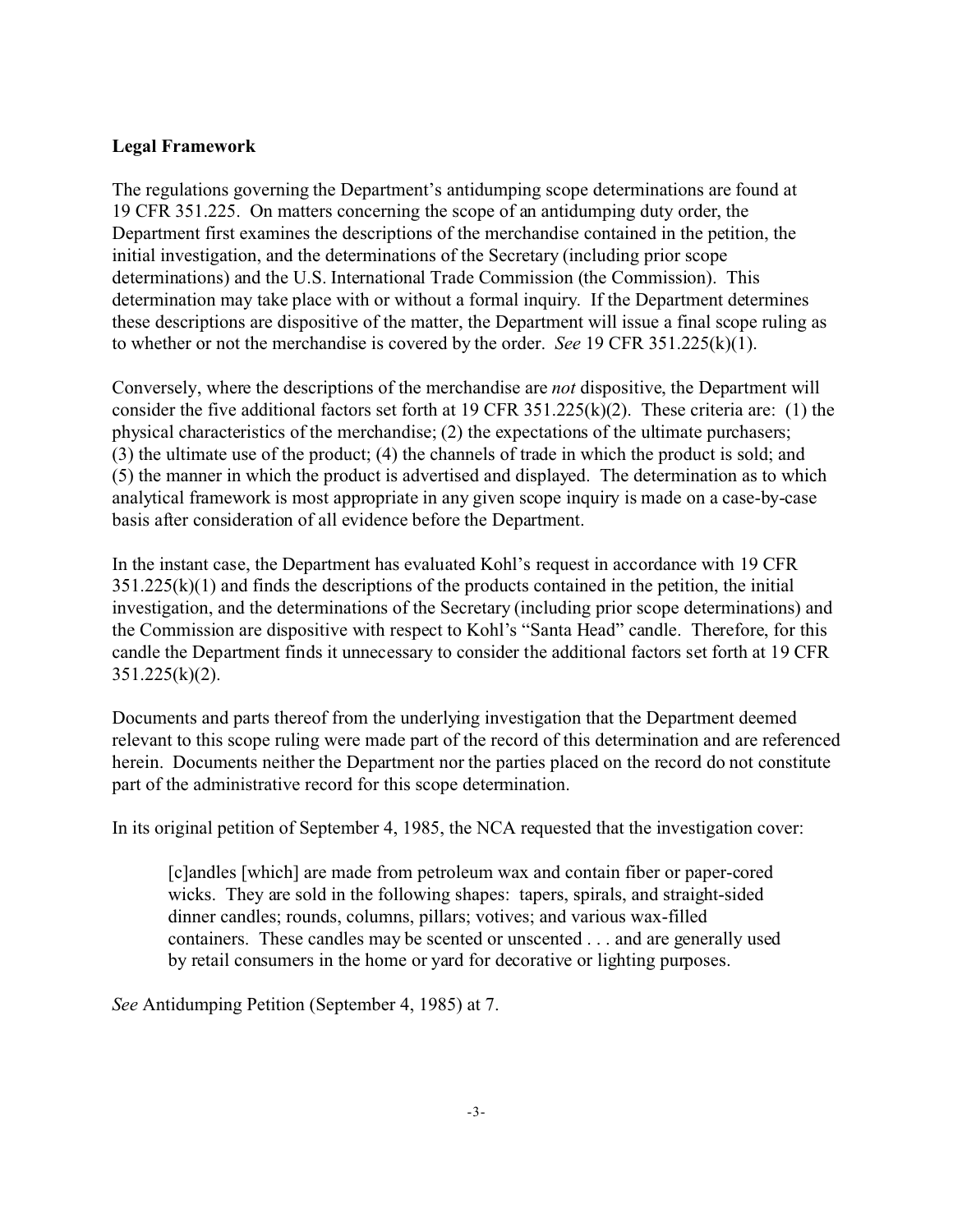The Department defined the scope of the investigation in its notice of initiation. This scope language carried forward without change through the preliminary and final determinations of sales at less than fair value and the eventual antidumping duty order:

[c]ertain scented or unscented petroleum wax candles made from petroleum wax and having fiber or paper-cored wicks. They are sold in the following shapes: tapers, spirals, and straight-sided dinner candles; rounds, columns, pillars, votives; and various wax-filled containers.

*See Petroleum Wax Candles from the People's Republic of China: Initiation of Antidumping Duty Investigation*, 50 FR 39743 (September 30, 1985); *Petroleum Wax Candles from the People's Republic of China: Preliminary Determination of Sales at Less Than Fair Value*, 51 FR 6016 (February 19, 1986); *Petroleum Wax Candles from the People's Republic of China: Final Determination of Sales at Less Than Fair Value*, 51 FR 25085 (July 10, 1986) and the *Order*.

The Commission adopted a similar definition of the "like product" subject to its determinations, noting the investigations did not include "birthday, birthday numeral and figurine type candles." *See Candles from the People's Republic of China: Determination of the Commission in Investigation No. 731-TA-282 (Final)*, USITC Publication 1888 (August 1986) at 4, note 5, and A-2.

Also of relevance to the present scope inquiry is the Department's Customs Notice referenced in footnote 3, above, issued in connection with a July 1987 scope determination concerning an exception from the *Order* for novelty candles, which states:

The Department of Commerce has determined that certain novelty candles, such as Christmas novelty candles, are not within the scope of the antidumping duty order on petroleum-wax candles from the People's Republic of China (PRC). Christmas novelty candles are candles specially designed for use only in connection with the Christmas holiday season. This use is clearly indicated by Christmas scenes and symbols depicted in the candle design. Other novelty candles not within the scope of the order include candles having scenes or symbols of other occasions (e.g., religious holidays or special events) depicted in their designs, figurine candles, and candles shaped in the form of identifiable objects (e.g., animals or numerals).

*See* CIE N212/85, September 21, 1987; *see also* Letter from the Director, Office of Compliance, to Burditt, Bowles & Radzius, Ltd., July 13, 1987 (Customs Notice).

In November 2001, the Department changed its practice on the issue of candle shapes. *See* "Final Scope Ruling: Antidumping Duty Order on Petroleum Wax Candles From the People's Republic of China (A-570-504); J.C. Penney Purchasing Corp." (November 9, 2001) (*J.C. Penney*). In this ruling, the Department reviewed the text of the scope of the *Order*,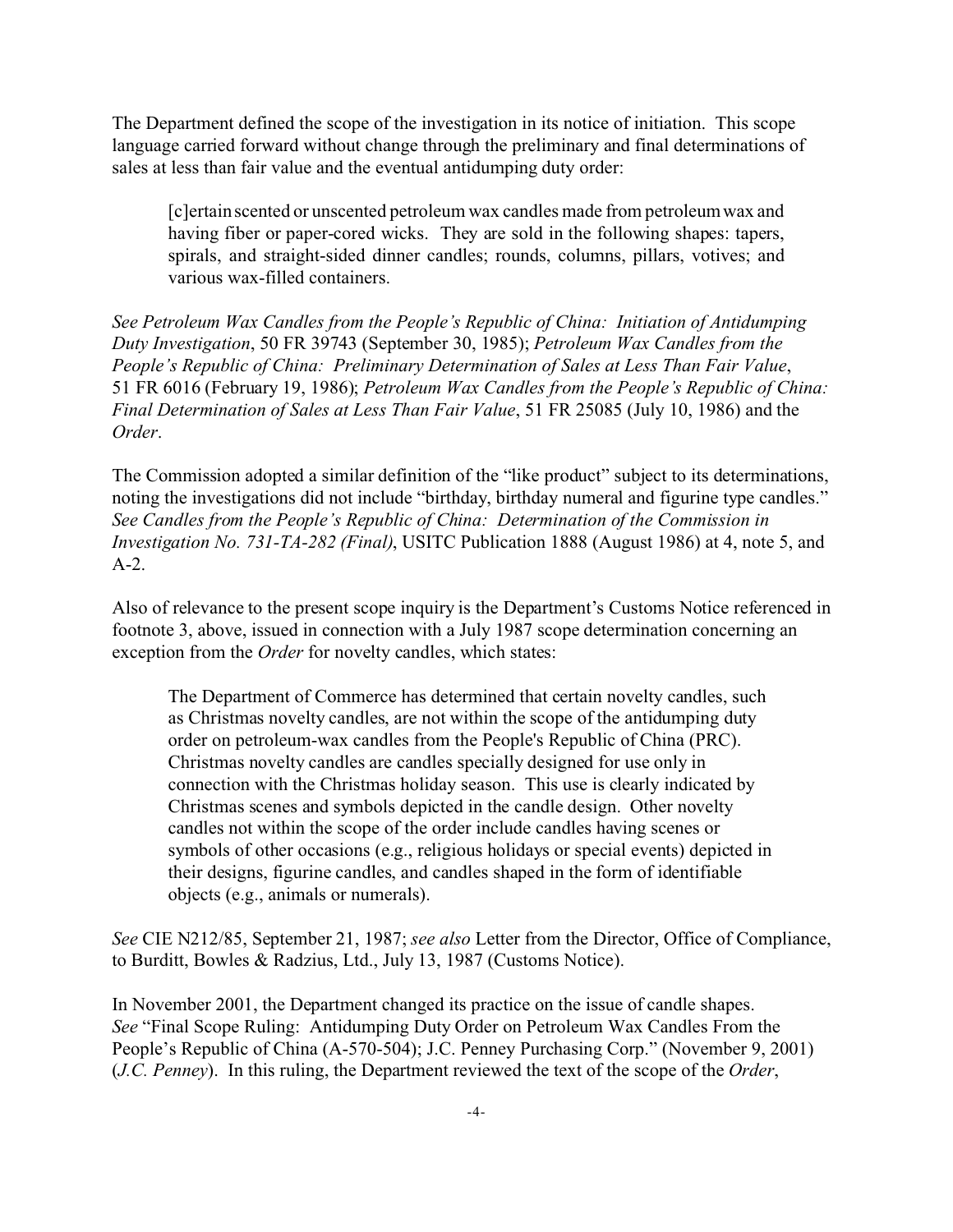beginning with the text of the first sentence of the scope which covers "[c]ertain scented or unscented petroleum wax candles made from petroleum wax and having fiber or paper-cored wicks." *See Order*. The text following this broad inclusive sentence provides a list of shapes; this list is not modified by any express words of exclusivity. The result of our prior practice of not including within the scope of the *Order* candles of a shape other than those specifically listed in the *Order* was inconsistent with the fact that the candles were "scented or unscented petroleum wax candles made from petroleum wax and having fiber or paper-cored wicks."<sup>5</sup> In *J.C. Penney* the Department determined to revise this practice because it had the effect of narrowing the broad coverage of the first sentence of the *Order*'s scope. The list of shapes in the second sentence of the *Order*'s scope does not provide a textual basis for such a narrowing of the coverage of the first sentence of the *Order*'s scope. Accordingly, to give full effect to the first sentence of the inclusive language of the scope, the Department now will normally evaluate whether candles of a shape not listed by the inclusive language of the *Order*'s scope are scented or unscented petroleum wax candles made from petroleum wax and having fiber or paper-cored wicks.

This approach of evaluating such candles in light of the entire text of the *Order*'s scope is in keeping with the opinion of the Court of International Trade, noting that a better approach in scope rulings is to avoid subjective issues of intent and, instead, look to the petition's language to determine whether the class or kind of merchandise at issue was expressly included. *Duferco Steel, Inc. v. United States*, 146 F. Supp. 2d 913 (May 29, 2001) (*Duferco Steel*). Such an approach is a departure from past CIT precedent that required the Department to give ample deference to the petitioner's intent when examining a petition's description of the subject merchandise. *See, e.g.*, *Torrington Co. v. United States*, 995 F. Supp. 117, 121 (CIT 1998).

Although the specific scope decision in *Duferco Steel* has been overturned by the United States Court of Appeals of the Federal Circuit (Federal Circuit) in *Duferco Steel, Inc. v. United States*, 296 F.3d 1087 (Fed. Cir. 2002) (*Duferco Steel II*), we do not believe the Federal Circuit's decision undermines the Department's decision in *J.C. Penney*. The plain language of the scope of the *Order* clearly states "[c]ertain scented or unscented petroleum wax candles made from petroleum wax and having fiber or paper-cored wicks . . . sold in the following shapes: tapers, spirals, and straight-sided dinner candles; rounds, columns, pillars, votives; and various waxfilled containers" are included within the scope of the *Order*. Thus, the *Order* offers a descriptive list of the shapes of candles included within the *Order*, but, as the courts have recognized, there is no requirement that every single product covered must be identified in the scope. More specifically, the Federal Circuit has stated "the petitions that led to the issuance of the order did not need to specifically identify the [product] in order to cover [it]; our precedent, to say nothing of the regulations, makes clear that neither a petition nor an antidumping or

<sup>5</sup> *See, e.g.*, "Final Scope Ruling: Antidumping Duty Order on Petroleum Wax Candles From the People's Republic of China (A-570-504); Endar Corp." (January 11, 2000) (*Endar*) (where the Department found a "dragonfly" candle, in the shape of a rough-hewn stone with a dragonfly carved on top, not within scope because it is of a shape not listed by the scope), and "Final Scope Ruling: Antidumping Duty Order on Petroleum Wax Candles From the People's Republic of China (A-570-504); American Drug Stores, Inc." (March 16, 1998) (where the Department found a sphere or ball-shaped candle not within scope because it is a shape not listed by the scope).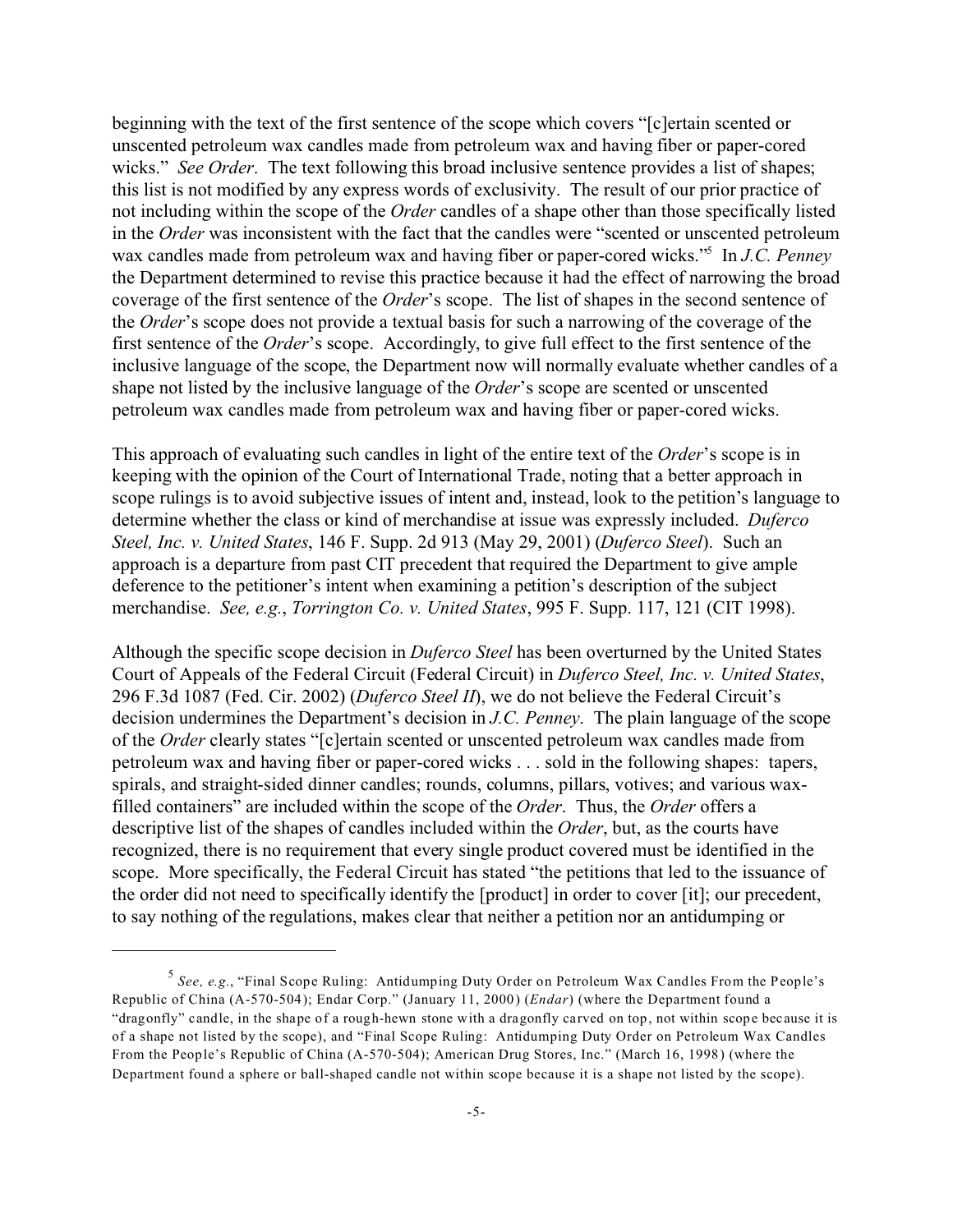countervailing duty order requires that level of specificity."<sup>6</sup> The Federal Circuit further stated "[a]s a matter of law, a petition need not list the entire universe of products . . . in order [for the petition] to cover those products."<sup>7</sup> Thus, as applied to this *Order*, there is no requirement, nor is it possible, for all the shapes of candles to be listed.<sup>8</sup> In fact, if the list were exhaustive, there would have been no need for the Department to determine whether any other candle that was not explicitly listed as a shape was in the scope of the *Order*. However, the Department did render the novelty candle exception narrowly, leaving all other petroleum wax candles from the PRC covered by the *Order*.

If the Department determines the candle is made from petroleum wax and has a fiber or papercored wick, but the candle possesses characteristics set out in the Customs Notice, it will not fall within the scope of the *Order*. In order for a candle to qualify for this exception, the characteristic which is claimed to render it a novelty candle (*i.e.*, the shape of an identifiable object or a holiday-specific design) should be easily recognizable in order for the candle to merit not being included within the scope of the *Order*. Specifically, among other determining factors, the Department will examine whether the characteristic is identifiable from most angles and whether or not it is minimally decorative, *e.g.*, small and/or singularly placed on the candle. If the identifiable object or holiday-specific design is not identifiable from most angles, or if the design or characteristic is minimally decorative, the Department may determine the candle is included within the scope of the *Order*. *See J.C. Penney*; *see also* "Final Scope Ruling: Antidumping Duty Order on Petroleum Wax Candles From the People's Republic of China (A-570-504); San Francisco Candle Co." (February 12, 2001) (*San Francisco Candle Company*); and *Endar*. If a candle does not possess the characteristics set out in the July 1987 novelty candle exception, and it is a scented or unscented candle having fiber or paper-cored wick, the Department will determine that the candle is within the scope of the *Order*.

#### **Analysis**

Our examination of the sample candle provided by Kohl's shows the candle as described by Kohl's in its submission. The entire surface of the candle is decorated with a glitter finish reminiscent, presumably, of frost. The face design includes a white beard and mustache, with a cluster of three holly leaves and berries affixed above the right eye on the candle's face. The sides and back of the candle feature overlapping white lobes, intended to approximate locks of white hair.

6 *Novosteel SA v. United States*, 284 F.3d 1261, 1264 (Fed. Cir. 2002).

7 *Id*.

<sup>8</sup> *See Petroleum Wax Candles from China, Investigation No. 731-TA-282 (Review)* (August 1999) (USITC Pub. No. 3226), at 18 ("Candles come in a wide variety of shapes and sizes. Major U.S. candle manufacturers reportedly will offer 1,000 to 2,000 varieties of candles in their product lines.").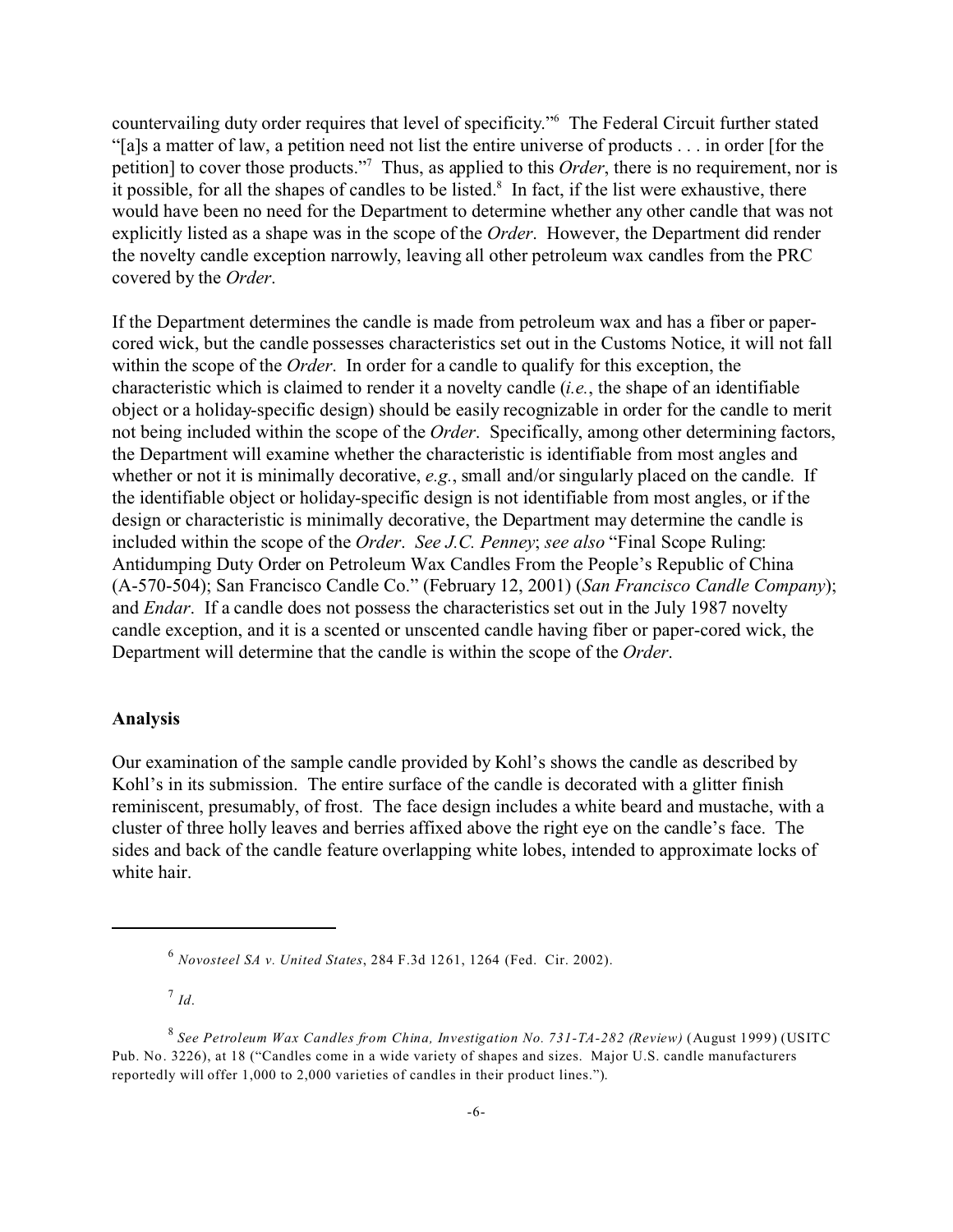After reviewing the scope of the *Order*, the determinations of the Commission, and our past scope rulings, we find this candle does not meet the standards to be excluded from the scope of the *Order* pursuant to the novelty candle exception. *See* the Customs Notice. Accordingly, we determine that Kohl's "Santa Head" candle is within the scope of *Order*.

As described under the "Legal Framework," above, when analyzing a claim that a candle is a Christmas novelty or an identifiable object, the Department examines whether the identifiable object or holiday-specific design is identifiable from multiple angles, or whether the design or characteristic is minimally decorative. If the design is not discernible from multiple angles, or if it is determined to be minimally decorative, the Department will find the candle is included within the scope of the Order. *See J.C. Penney*, *San Francisco Candle Company*, and *Endar*.

With respect to the "Santa's Head" candle, we find two recent scope decisions are relevant. In a December 2004 scope ruling we found a "Santa Ornament" candle, a spherical candle with a Santa and sleigh graphic on one side, covered by the *Order*. We determined that nothing in the shape of the candle (*i.e.*, a sphere) would merit a finding that it is not included within the scope of the *Order*. We also found the alleged Christmas designs insufficient to exclude the candle because of the crudeness of the Santa and sleigh design and because the design was only visible on one side:

. . . the Santa Claus image is only visible from one angle (*i.e.*, the front) (see [*San Francisco Candle Company*]. The rest of the candle, which includes images of a snowman, snow and trees, does not contain any item that the Department has previously determined to be specific to the Christmas holiday. Thus, the Department finds that this candle does not fall within the July 1987 novelty candle exception. Therefore, for the aforementioned reasons, we find that this candle is within the scope of the Order.

*See* "Final Scope Ruling: Antidumping Duty Order on Petroleum Wax Candles from the People's Republic of China (A-570-504); Atico International USA, Inc. (December 14, 2004) (*Atico International*) at 10.<sup>9</sup>

Similarly, in a ruling on behalf of Specialty Merchandise Corp, we found a candle set comprising three block candles with "J", "O", and "Y" on one side and "Merry XMas" on another was covered by the *Order*, because the letters in isolation did not limit the candle's use to any particular holiday season, and the lettering and "Merry XMas" were not visible from multiple angles. *See* "Final Scope Ruling: Antidumping Duty Order on Petroleum Wax Candles from the People's Republic of China (A-570-504); Coopersmith, Inc., on behalf of Specialty Merchandise Corp." (January 14, 2005) (*Specialty Merchandise*) at 7.

 $9$  Note the phrase "the July 1987 novelty candle exclusion" is a reference to the same scope clarification detailed in the Customs Notice previously cited.